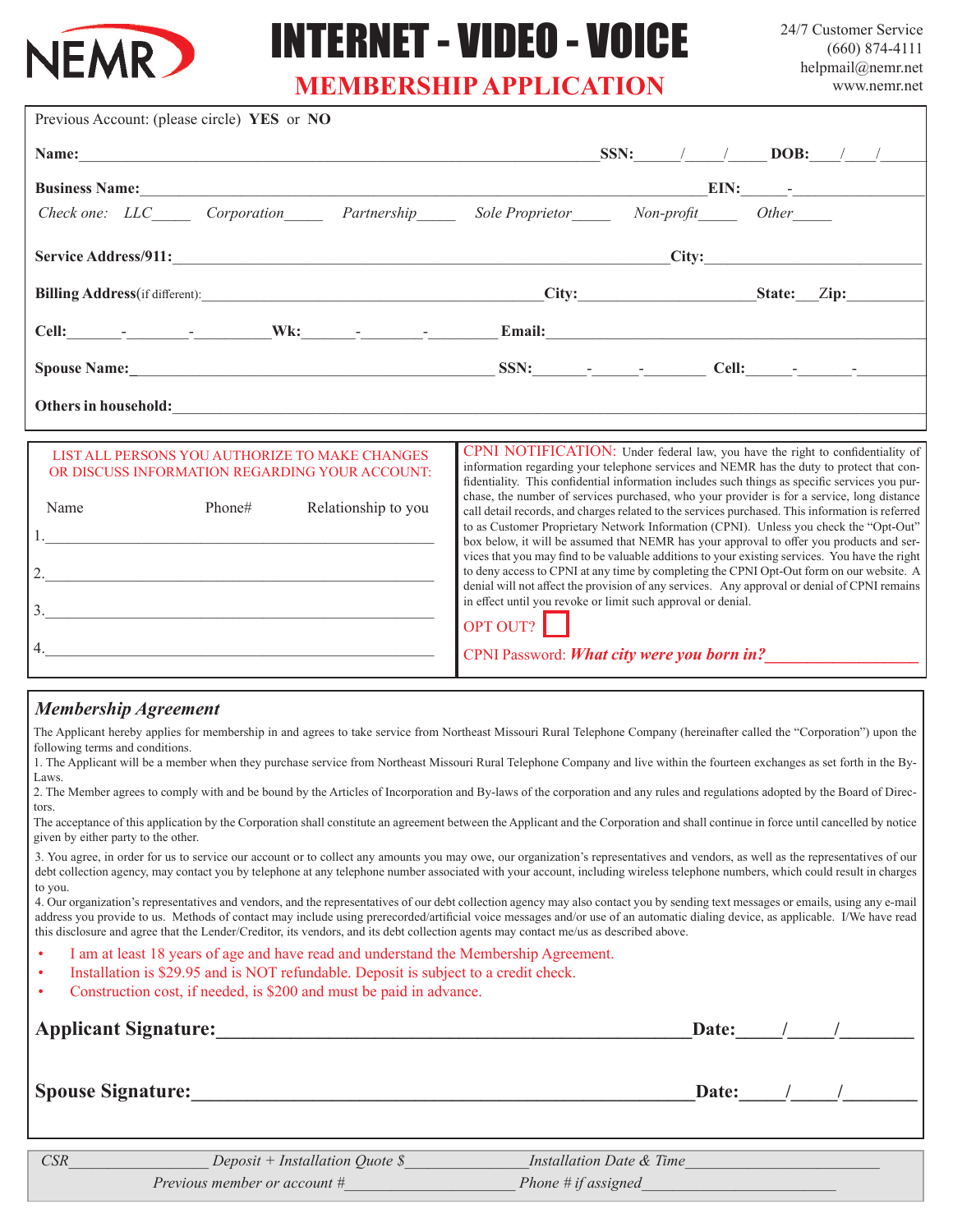## **SELECT A PLAN TO MEET YOUR INTERNET AND/OR TELEPHONE NEEDS**

|                                                                                                                           | 177<br>Up to $1$ Gbps                                                                                                                                                                                                                                                              |          | \$145/mo.                                        |                             |         | Up to 1 Gbps | GIGZILLA + TELEPHONE                                                        | $$153/mol$ . |
|---------------------------------------------------------------------------------------------------------------------------|------------------------------------------------------------------------------------------------------------------------------------------------------------------------------------------------------------------------------------------------------------------------------------|----------|--------------------------------------------------|-----------------------------|---------|--------------|-----------------------------------------------------------------------------|--------------|
|                                                                                                                           | TECHNOID<br>Up to $500/500$ Mbps                                                                                                                                                                                                                                                   |          | $$115/mol$ .                                     |                             |         |              | <b>FECHNOID + TELEPHONE</b><br>Up to $500/500$ Mbps                         | $$123/mol$ . |
|                                                                                                                           | STREAMER<br>Up to 200/200 Mbps                                                                                                                                                                                                                                                     |          | \$85/mo.                                         |                             |         |              | <b>STREAMER + TELEPHONE</b><br>Up to 200/200 Mbps                           | $$93/mo$ .   |
|                                                                                                                           | <b>SURFER</b><br>Up to 100/100 Mbps                                                                                                                                                                                                                                                |          | \$65/mo.                                         |                             |         |              | <b>SURFER + TELEPHONE</b><br>Up to $100/100$ Mbps                           | $$73/mo$ .   |
|                                                                                                                           | <b>CLASSIC</b><br>Up to 30/30 Mbps                                                                                                                                                                                                                                                 |          | \$55/mo.                                         |                             |         |              | <b>CLASSIC + TELEPHONE</b><br>Up to 30/30 Mbps                              | $$63/mo$ .   |
|                                                                                                                           | *TELEPHONE CHARGES ARE NOT EXACT DUE TO ESTIMATED TAXES<br>NEMR provides the Calix GigaSpire Router for Ultimate Wi-Fi management & experience for \$7.95/mo.<br>Add NEMR's Security Camera System! Would you like a quote? circle: YES or NO                                      |          |                                                  |                             |         |              |                                                                             |              |
|                                                                                                                           | NEMR offers Computer Antivirus Protection called SecureIT Plus. Would you like more information? circle: YES or NO<br><b>BUSINESS:</b> NEMR IS YOUR <b>HOSTED PBX</b> PROVIDER! WOULD YOU LIKE A QUOTE? circle: YES or NO<br>STATIC IP? circle: YES or NO                          |          |                                                  |                             |         |              |                                                                             |              |
|                                                                                                                           |                                                                                                                                                                                                                                                                                    |          |                                                  |                             |         |              | <b>NEMR TV-Must have NEMR Internet or additional charges will apply</b>     |              |
|                                                                                                                           | <b>Select TV Package</b>                                                                                                                                                                                                                                                           |          | <b>Select Movie Channels</b>                     |                             |         |              | <b>Other</b>                                                                |              |
|                                                                                                                           | <b>Local Vu</b>                                                                                                                                                                                                                                                                    | \$49.00  | <b>HBO</b>                                       |                             | \$16.25 |              | <b>Total number of TV's</b><br>1 STB (set top box) is Free w/o a DVR        |              |
|                                                                                                                           | <b>Select Vu</b>                                                                                                                                                                                                                                                                   | \$119.00 | <b>Cinemax</b>                                   |                             | \$10.25 |              | Additional STB \$5.95/mo.<br><b>DVR</b> (Digital Video Recorder) \$7.95/mo. |              |
|                                                                                                                           | <b>Variety Tier</b> \$124.50                                                                                                                                                                                                                                                       |          |                                                  | <b>Showtime/TMC</b> \$17.25 |         |              | (Total home DVR)<br><b>HD</b> (High Definition) $$2/m$ .                    |              |
|                                                                                                                           | <b>Choice Vu</b> \$168.00                                                                                                                                                                                                                                                          |          | <b>Starz/Encore</b>                              |                             | \$14.25 |              | (not available on Local Vu)                                                 |              |
|                                                                                                                           | Any 2 Movie Channels \$32.00/mo.<br><b>*Inside Wire Maintenance Required-\$1/mo.</b><br><b>Ultimate Vu</b> \$169.00<br>Any 3 Movie Channels \$44.00/mo.<br>Add Cinemax to above \$10.00/mo.                                                                                        |          |                                                  |                             |         |              |                                                                             |              |
|                                                                                                                           |                                                                                                                                                                                                                                                                                    |          | <b>TELEPHONE</b> (Not required to have Internet) |                             |         |              |                                                                             |              |
| Voice Mail (\$2.95/mo.)<br><b>Long Distance -</b> Northeast Long Distance<br>(.13 cents min. in-state/.10 out-state)      |                                                                                                                                                                                                                                                                                    |          |                                                  |                             |         |              |                                                                             |              |
| Unlisted Number (\$1.60/mo.)<br><b>Block 900 #'s</b> (Free)<br>Number will still appear on Caller ID unless you dial *67. |                                                                                                                                                                                                                                                                                    |          |                                                  |                             |         |              |                                                                             |              |
| <b>Block International #'s (Free)</b><br>Extra Listing (\$1.45/mo.)                                                       |                                                                                                                                                                                                                                                                                    |          |                                                  |                             |         |              |                                                                             |              |
| <b>Inside Wire Maintenance (\$1/mo.)</b><br>Free Listing The Listing<br>Must have with TV                                 |                                                                                                                                                                                                                                                                                    |          |                                                  |                             |         |              |                                                                             |              |
|                                                                                                                           | <b>Free Features:</b><br>Northeast Missouri Rural Telephone Directory lists more telephone features<br>Call Waiting/Call Waiting on Caller ID<br>and the directions on how to use them or you can ask one of our representatives.<br>Call Forwarding/ 3 Way Calling/ Speed Call 30 |          |                                                  |                             |         |              |                                                                             |              |